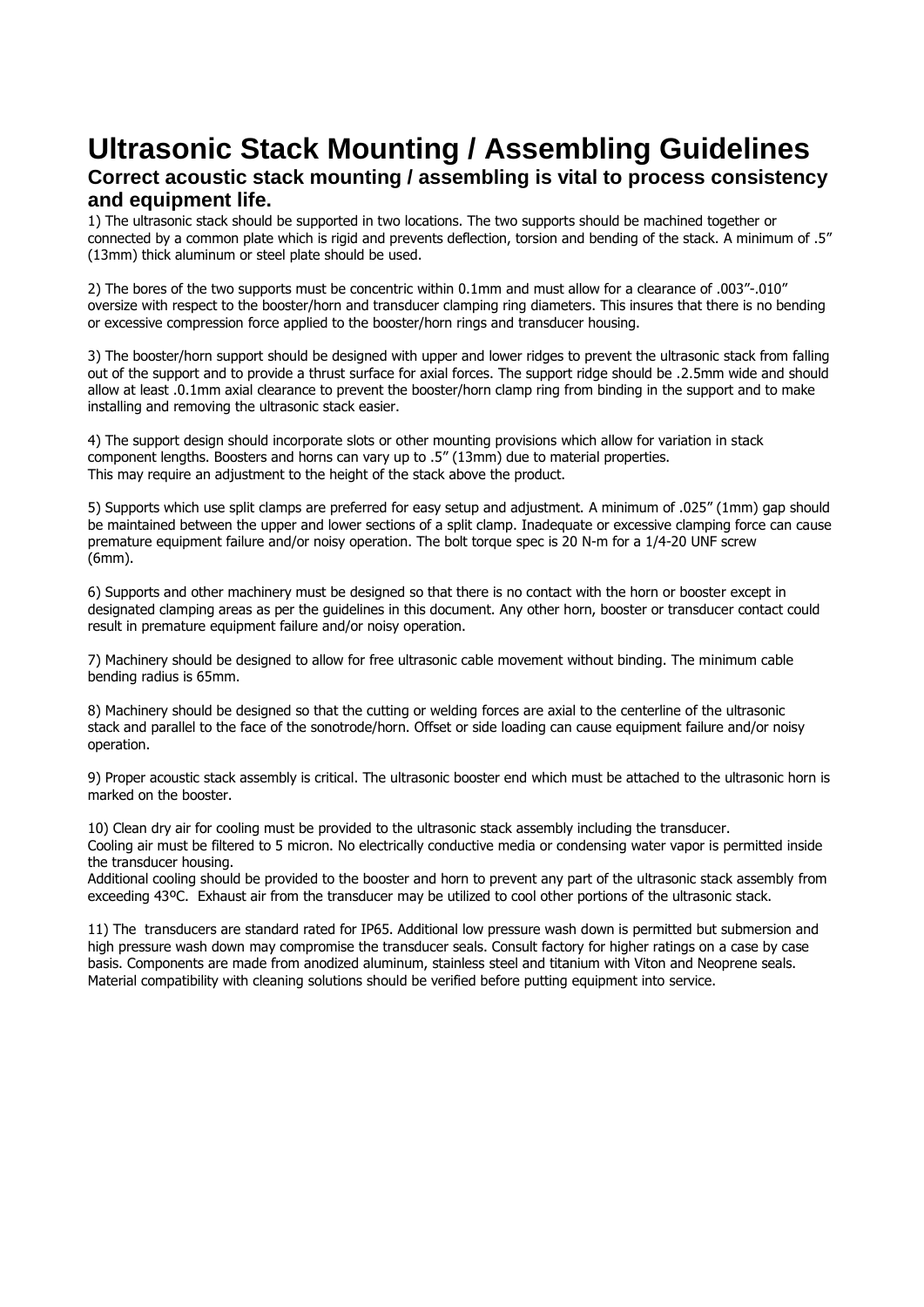A. Common mounting plate to ensure concentricity between converter, booster and horn flat (+/- .0005"/ .013mm).

B. Slotted mounting holes on common back plate to accommodate changes in horn and booster lengths. C. Mount designed with undercuts to take up load from process on booster clamp ring surfaces.

D. No deflection permitted. Mount should prevent stress and deflection on booster converter interface due to misalignment.

E. Mount must maintain correct bore tolerances for booster clamp ring and probe. + .005" – .000"

 $(.127mm - .000mm)$ . Bores to be concentric. + or - .005" (.127mm).

F. Inadequate or excessive clamping force on the these components can cause premature equipment and process failures. Bolt clamp torque specification - 15 lb.ft (20 Nm) 4 places

G. Air cooling input, sufficient to prevent acoustic stack (horn/sonotrode, booster, converter) from exceeding 110ºF (43ºC ). (Application/process dependent)

H. Cable placement to eliminate strain or sharp bends. I. Exhaust air may be plumbed to provide additional cooling to converter output end and horn (See Figure A, Page 4.)

J. Nothing to come in contact with transducer output, booster body or sonotrode/horn. Do not attach to, or modify these components.

K. Ensure proper orientation of booster, output end to sonotrode/horn.

L. Load to be centered and parallel to face of sonotrode/ horn. Minimize side load of acoustic stack.

**Proper acoustic stack assembly is critical.**

## **STACK ASSEMBLY GUIDELINES**

## **15, 20, 30 kHz**

1. Clean the mating surfaces of the converter, booster, and horn, and remove any foreign material from the threaded holes.

2. Install the threaded stud into the top of the booster. If the stud is dry, apply 1 or 2 drops of a light acid free lubricating oil / Teflon oil or similar before installing.

3. Install the threaded stud into the top of the horn.

4. Install a single acoustic interface washer matching the size of the washer to the stud at each interface, *or use acid free grease (no more than like a small oil drop)*

5. Assemble the converter to the booster and the booster to the horn.

6. Torque to 220 in.-lbs (24.85 Nm) for 15 and 20 kHz stacks.

Torque to 185 in.-lbs (20.90 Nm) for 30 kHz stacks.

### **40 kHz Installation**

1. Clean the mating surfaces of the converter, booster, and horn, and remove any foreign material from the threaded holes.

2. Apply a drop of Loctite ® 290 (or equivalent) to the studs on the booster and horn.